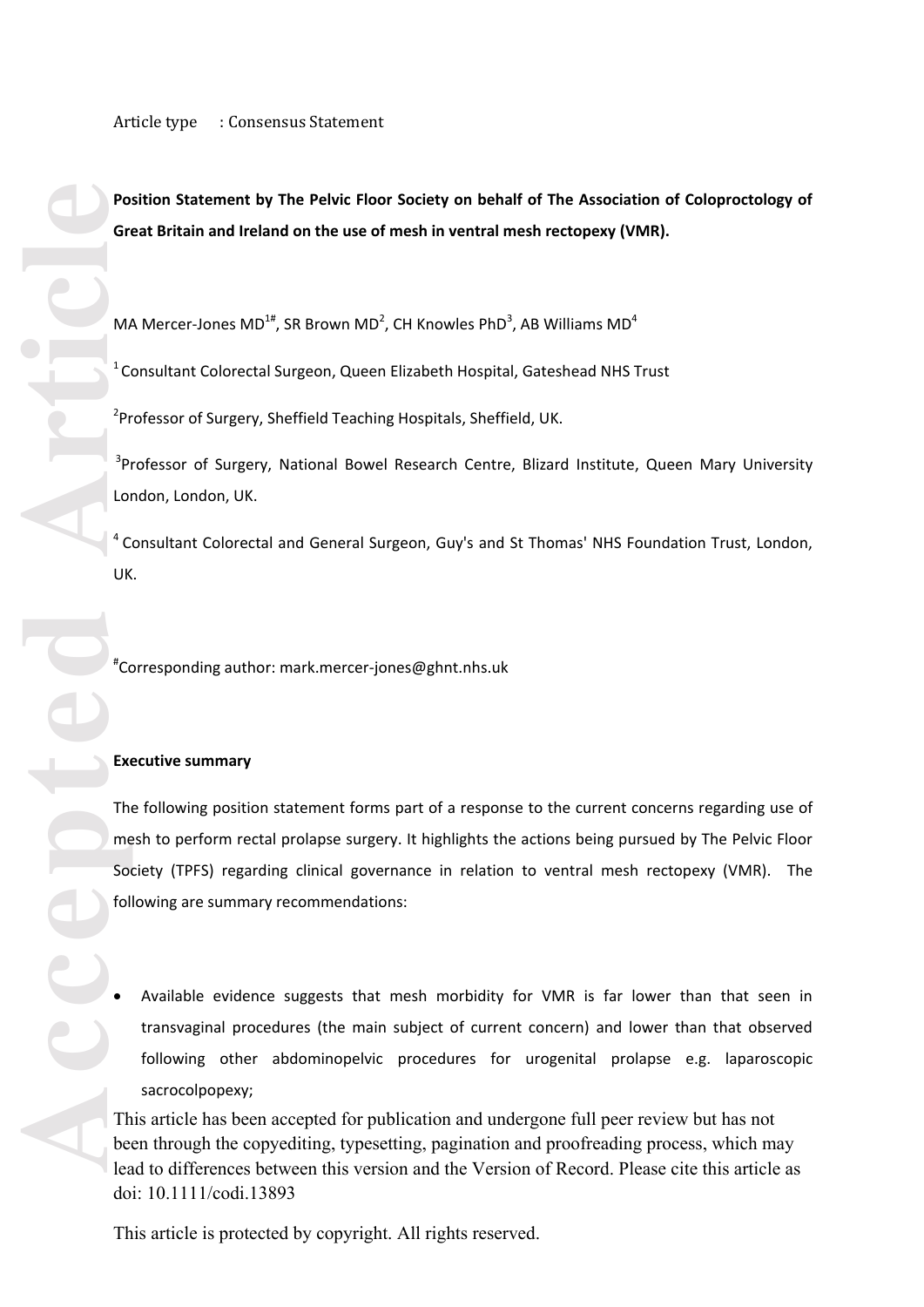- within a multidisciplinary team framework. Within this, it is mandatory to discuss all patients considered for surgery at a MDT meeting.
- Clinical outcomes of surgery and any complications resulting from surgery should be recorded in the TPFS -hosted national database (registry) available for this purpose; in addition, all patients should be considered for entry into ongoing and planned UK / European randomized studies where this is feasible;
- A move towards accreditation of UK units performing VMR will improve performance and outcomes in the long -term;
- An enhanced program of training including staged porcine, cadaveric and preceptorship will ensure competency of surgeons undertaking VMR;
- x Enhanced consent forms and patient information booklets are being developed and these will help both surgeons and patients;
- There is weak observational evidence that technical aspects of the procedure can be optimized to reduce morbidity rates. Suture material choice may contribute towards morbidity. The available evidence is insufficient to support the use of one mesh over another (biologic versus synthetic), however the use of polyester mesh is associated with increased morbidity.

## **The Pelvic Floor Society**

The Pelvic Floor Society (TPFS) is an affiliate of ACPGBI, and was formed to set and raise standards in pelvic floor surgery and to update members on the advances of the specialty. TPFS has a diverse membership including colorectal surgeons, urogynaecologists, urologists, radiologists, gastroenterologists, chronic pain practitioners, specialist nurses, physiotherapists and GI physiologists. The society collaborates with other pelvic floor organisations including The United Kingdom Continence Society and The British Society of Urogynaecology.

• Ventrial resht recting on MMS should ble performed by otelepatietly trained surgeons who work<br>somedieved for surgery at a MDT meeting.<br>
• Clinical columns of surgery at a MDT meeting.<br>
• Clinical columns of surgery at a As a responsible society, and in light of ongoing concerns by the media and public groups surrounding the use of mesh in patients with pelvic organ prolapse (POP) and female stress urinary incontinence (SUI), this statement aims to address the use of mesh (synthetic and biologic) in VMR using current available evidence. Further impetus for writing this statement is in response to an ACPGBI Delphi process which ranked VMR outcomes and mesh choice as number 8 in the list of important non -cancer related questions (1). In particular the subjects of patient selection, mesh

**Accepted Article**<br> **Article**<br> **Article**<br> **Accepted**<br> **Article**<br> **Article**<br> **Article**<br> **Article**<br> **Article**<br> **Article**<br> **Article**<br> **Article**<br> **Article**<br> **Article**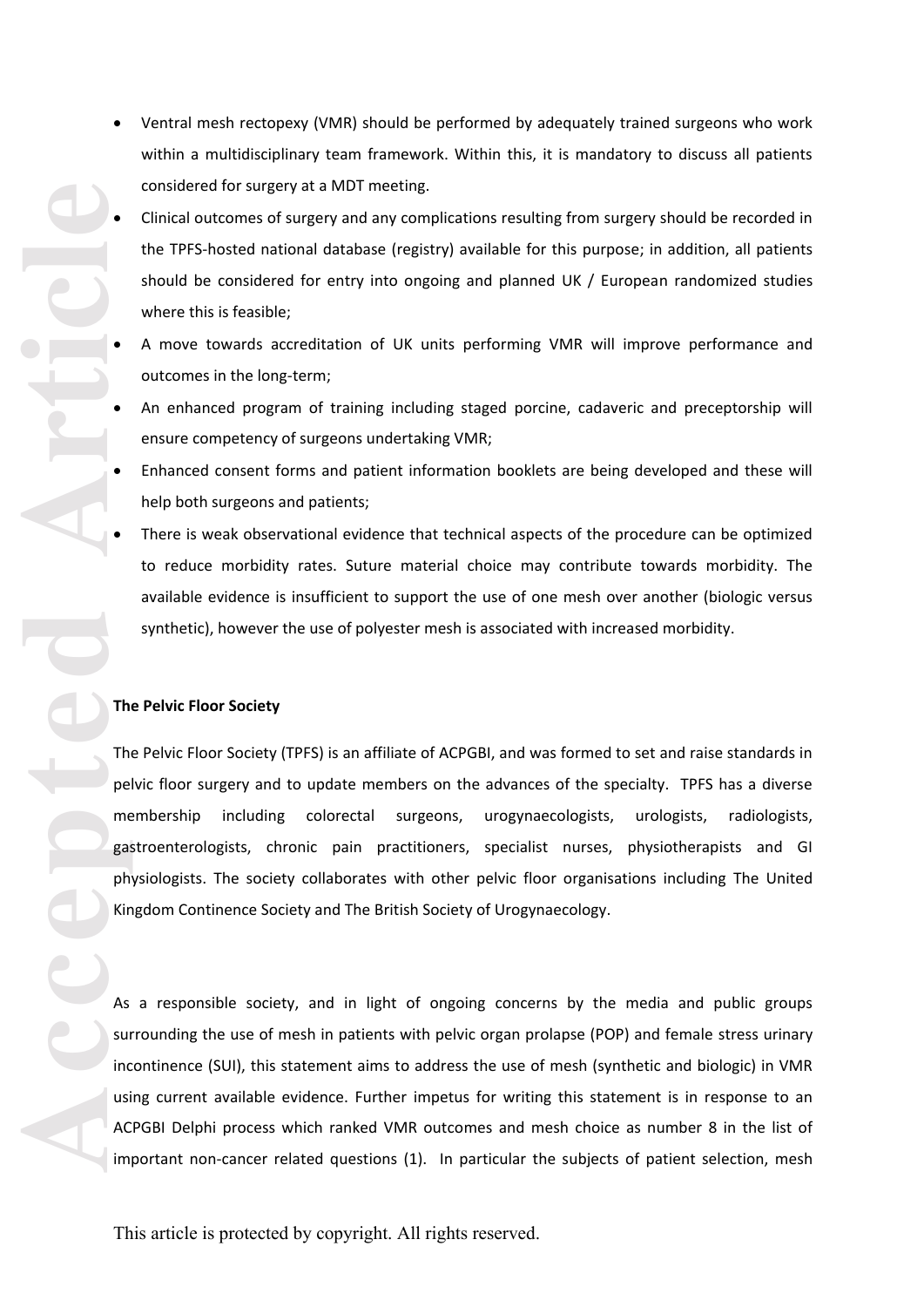morbidity, efficacy, clinical governance and research and development will be examined. This is not intended to be an exhaustive systematic review, nor is it a formal Delphi or RAND style consensus. It is expert opinion heavily informed by the available evidence.

## **Background**

VMR using autologous graft, and then synthetic mesh, was first reported in 1972 by O r r -Loygue (2) for the treatment of external rectal prolapse (ERP). Unlike posterior rectopexy where simple sutures may be employed to suspend the dissected rectum, VMR requires a mesh that is fixed to the rectum and then suspended from the sacral promontory. A laparoscopic ventral approach (termed laparoscopic VMR or LVMR) was adopted and supported by D'Hoore (3) for ERP citing reduced risk for post -operative constipation compared with the posterior approach and the ability to address co existent middle compartment prolapse in a minimally invasive fashion. Improved knowledge and insight into the pathophysiology of obstructed defaection syndrome (ODS) and the role of internal rectal prolapse (IRP) (usually combined with rectocele), has made LVMR a procedure of choice for this condition. Surgical take-up was rapid especially within Europe for LVMR for ERP and ODS despite a lack of high-level evidence for safety or efficacy (16).

**Back**<br> **Accepted**<br> **Article**<br> **Articles**<br> **Articles**<br> **Articles**<br> **Articles**<br> **Articles**<br> **Articles**<br> **Articles**<br> **Articles**<br> **Articles**<br> **Articles**<br> **Articles**<br> **Articles**<br> **Articles**<br> **Articles**<br> **Articles**<br> **Articles**<br> In the USA in 2008 the FDA issued a public health notification on serious complications caused by the trans -vaginal placement of mesh in woman treated for POP and SUI (4). In 2016 the FDA issued a final order to mesh manufacturers and the public to reclassify these devices from class II (moderate risk) to class III (high-risk). The use of trans-vaginal mesh in the USA has fallen by 40-60% since (5). In Scotland in 2014, a group of women affected by mesh -related complications (mesh survivors campaign) gave evidence to the Holyrood Petitions Committee. As a result the Scottish minister for health wrote to Scottish health boards requesting a suspension of the use of mesh for POP and SUI pending an official enquiry. In 2017 the Scottish Independent review of the use, safety, and efficacy of trans -vaginal mesh implants in the treatment of POP and SUI in women was published (6). In the conclusions the Chairman stated that:

1) there should be patient-centred care with adequate patient choice and shared decision making supported by robust clinical governance arrangements involving a multi -disciplinary team (MDT) approach;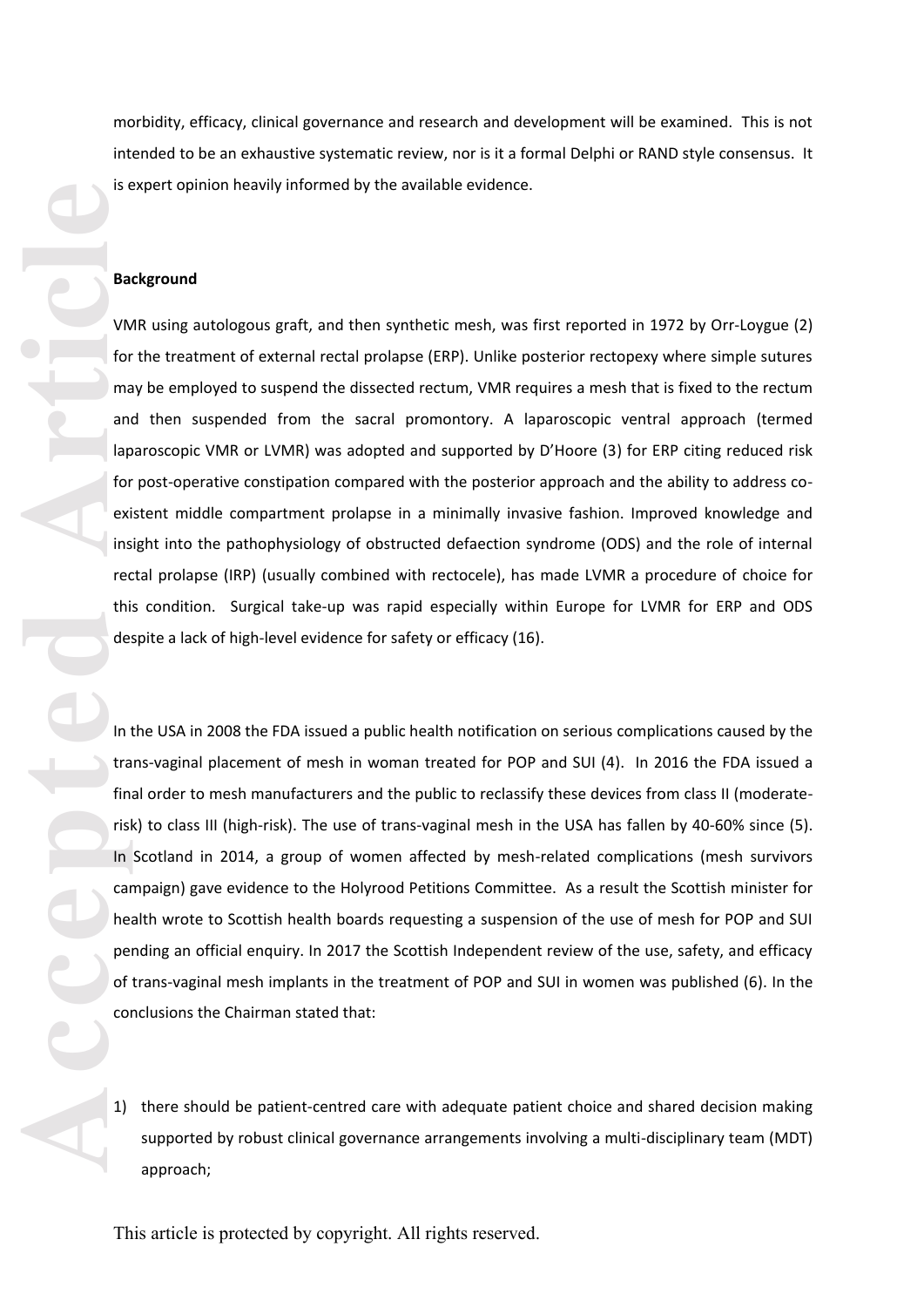- 2) evidence of working in a MDT together with audit and the mandatory recording and reporting of adverse events should be a necessary part of a consultants appraisal and revalidation;
- 3) there should be informed consent;
- 4) recording databases should be improved to a national level with the creation of new data codes that would allow better NHS capture;
- 5) trans -vaginal meshes should not be offered routinely.

**Accepted Article** In the UK in 2014, the Medicines and Healthcare Products Regulatory Agency (MHRA) also published its conclusions on the evidence of the benefits and safety of vaginal mesh implants (7). These concluded that for the majority of women vaginal mesh implants were safe and effective, and when used correctly they could help alleviate POP and SUI. In addition the benefits of mesh outweighed the risks. Contrary to these conclusions, the European Commission published a report lead by its Scientific Committee on Emerging and Newly Identified Health Risks (SCENIHR) in 2015 (8). It stated that the implantation of any mesh via the vaginal route should only be considered in complex cases, in particular after a failed primary repair. Furthermore, SCENIHR opined that mesh use in SUI was acceptable if performed for moderate/severe SUI by experienced surgeons. A recent Cochrane Review in 2016 (9) on trans-vaginal mesh concurred with the SCENIHR conclusions.

The use of mesh in VMR is not analogous to trans -vaginally placed mesh. It does however have similarities with mesh use in trans-abdominal sacrocolpopexy performed for vaginal vault prolapse. Indeed VMR is quite correctly combined with sacrocolpopexy by some colorectal surgeons for single stage correction of multi -compartment prolapse. The safety and efficacy of mesh use for sacrocolpopexy was not called into question in recent enquiries, however long -term mesh/suture erosion rates of 10.5% have been estimated (10). Current NICE evidence on the safety and efficacy of sacrocolpopexy using mesh appears adequate provided that normal arrangements are in place for clinical governance and audit (IPG283). There are no NICE guidelines for VMR.

In 2014, TPFS Chairman wrote to Society members suggesting that all VMR interventions should be the subject of ongoing, continuous audit and that decision -making should be part of a MDM process. In addition device -related adverse events should be reported to the MHRA.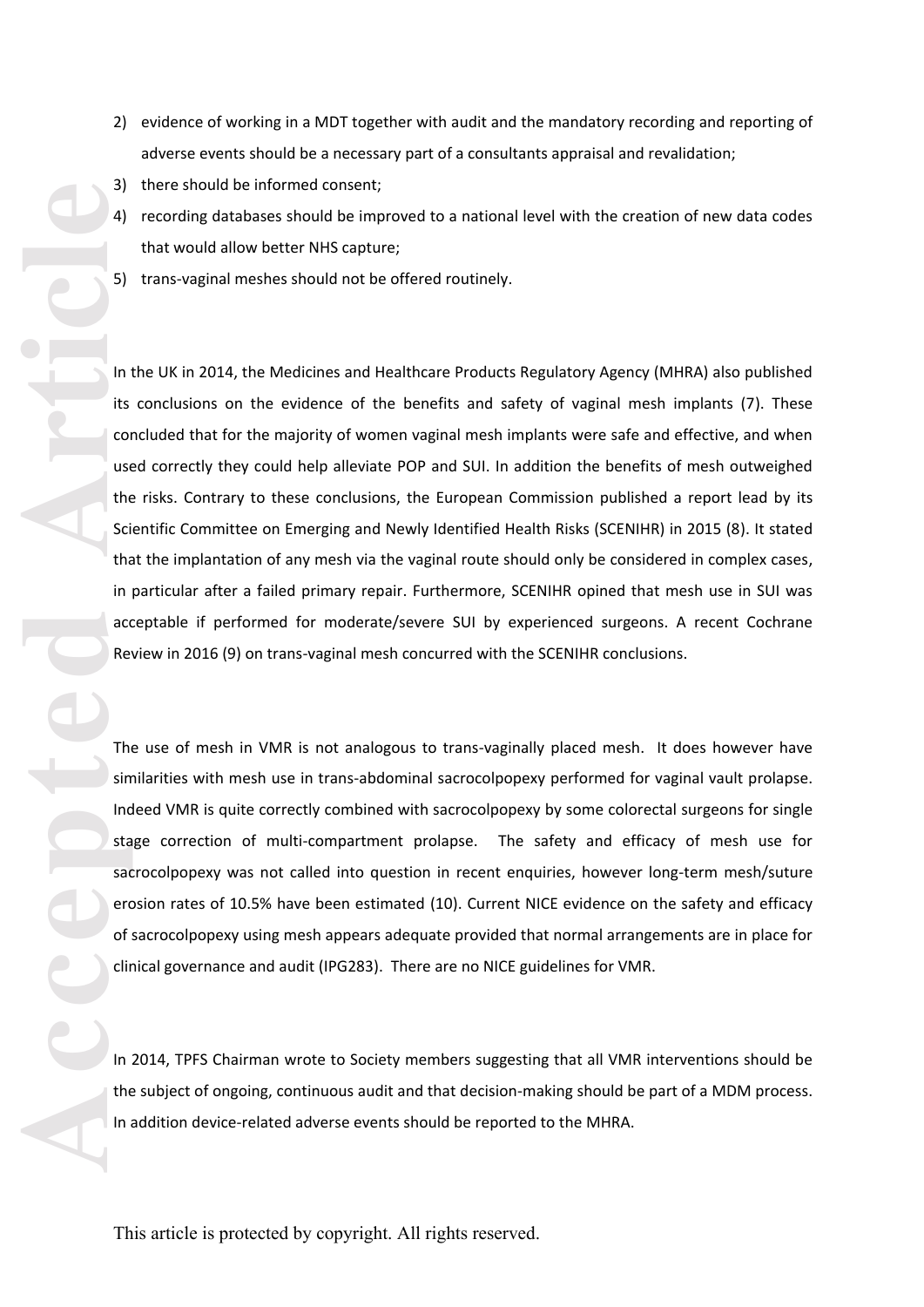## **Patient Selection for VMR**

*Since VMR is performed almost exclusively by a laparoscopic approach (LVMR), the following text is principally focused on this variant of the procedure.*

In 2014 a consensus report on LVMR was published from a panel of international experts (11). Definitive recommendations were for ERP in patients deemed fit for general anaesthesia. Relative indications were symptomatic high-grade IRP and patients with solitary rectal ulcer syndrome, all of whom had failed maximal conservative management. Relative contraindications included male patients with IRP, morbid obesity, previous pelvic radiotherapy, high -grade endometriosis and previous sigmoid peri-diverticulitis. Absolute contraindications were pregnancy, no demonstrable pelvic anatomical problem, a hostile abdomen, severe proctitis, psychological instability and anismus resistant to conventional treatment. It was suggested that patients with multi -compartment prolapse and those with ODS/IRP be discussed at an MDT meeting.

**Accepted Article**<br> **Accepted Article**<br> **Accepted**<br> **Article**<br> **Article**<br> **Article**<br> **Article**<br> **Article**<br> **Article**<br> **Article**<br> **Article**<br> **Article**<br> **Article**<br> **Article**<br> **Article**<br> **Article**<br> **Article**<br> **Article**<br> In 2016 the results of a nationwide pelvic floor census were published based upon research undertaken by TPFS in 2014 (12). One of the notable conclusions was that complex pelvic floor surgery (including VMR) was being undertaken in some units that did not profess an interest in pelvic floor surgery and that some units did not have access to an MDT meeting. The main value of the MDT meeting is not only in the avoidance of missing any factors relevant to the decision -making process and defining the most appropriate treatment for an individual patient but also in preventing clinicians with an over enthusiastic belief in their own favoured treatment modality e.g., VMR, pursuing an inappropriate course of treatment. It also allows a robust audit process to be developed with adequate data collection.

The monitoring of standards and quality of MDT meetings and of data collection will in the future form part of UK pelvic floor unit's accreditation. This initially voluntary process is being driven by TPFS to define and monitor standards of care, organisation and quality and should reassure patients, commissioners and providers that selection, efficacy and safety are paramount in delivering care for patients undergoing VMR .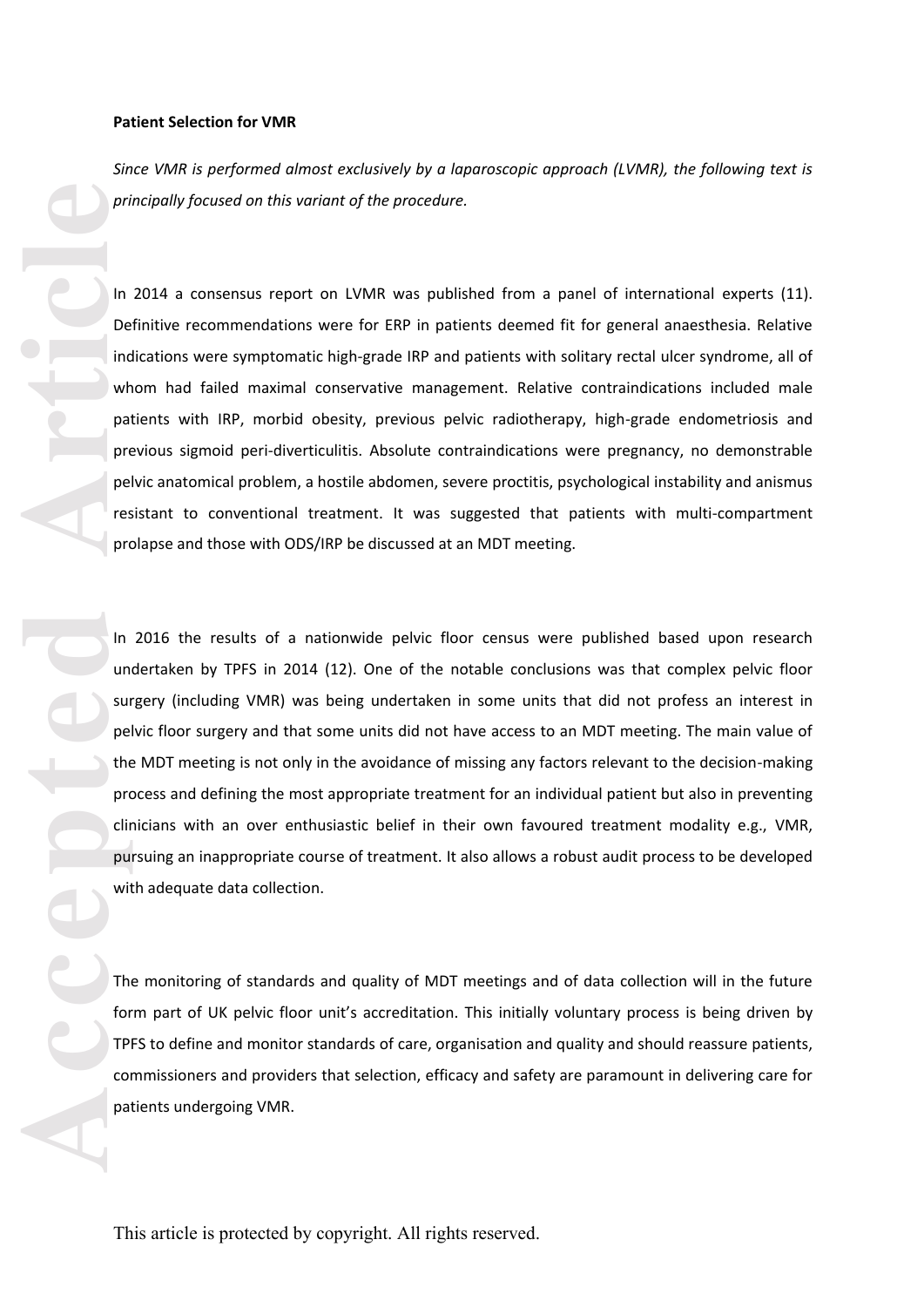## **LVMR: technical considerations**

*Since VMR is performed almost exclusively by a laparoscopic approach (LVMR), the following text is principally focused on this variant of the procedure.*

#### **Mesh**

Meshes currently used for LVMR are either synthetic or biologic. Synthetic meshes are non absorbable, partially absorbable or absorbable. Biologic meshes are porcine -derived and either cross -linked or non -cross -linked.

The use of absorbable and semi-absorbable synthetic meshes is not advised because of concerns over recurrence rates (11). The commonest no n -absorbable synthetic meshes in use are, polypropylene and polyester. Polypropylene can be light or heavy -weight, and coated or uncoated.

The data regarding mesh complications and recurrence rates are summarized below for the interested reader. Critical to the interpretation of these data is a prior understanding that all current data are observational and nearly all derive from low quality studies (level IV case series or poor quality cohort studies) or synthesis thereof. Thus, while the data have been provided, it is TPFS view that no current evidence -based recommendation can be made regarding mesh selection (in particular, the biologic vs. synthetic mesh argument).

**Accepted Articles Inc.**<br> **Article**<br> **Article**<br> **Article**<br> **Article**<br> **Article**<br> **Article**<br> **Article**<br> **Article**<br> **Article**<br> **Article**<br> **Article**<br> **Article**<br> **Article**<br> **Article**<br> **Article**<br> **Article**<br> **Article**<br> **Articl** The largest study examining outcome after LVMR (for a mix of internal and external rectal prolapse) was an observation study conducted in the Netherlands and Belgium (13). Synthetic mesh (polyethylene or polypropylene) was used in 919 patients with a mix of internal and external rectal prolapse. Median follow -up was 33.9 months (0.4 -143.6). Estimated mesh -related complications assessed by survival curves and analysis (Kaplan - Meier) at 3, 5 and 10 years were 1.5%, 2.9%, and 4.6%. However, this estimation included detachment of mesh from the sacral promontory (2.7%). A multicentre collaboration to assess the safety of laparoscopic ventral rectopexy examined mesh type and complication rates for various synthetic (n=1764) and biologic (n=439) meshes implanted in over 2200 patients (14). The synthetic meshes compared were: polypropylene (0-85 g/m<sup>2</sup>), polyester, and titanium-coated polypropylene (35 g/m<sup>2</sup>); biologics were either cross-linked porcine dermis or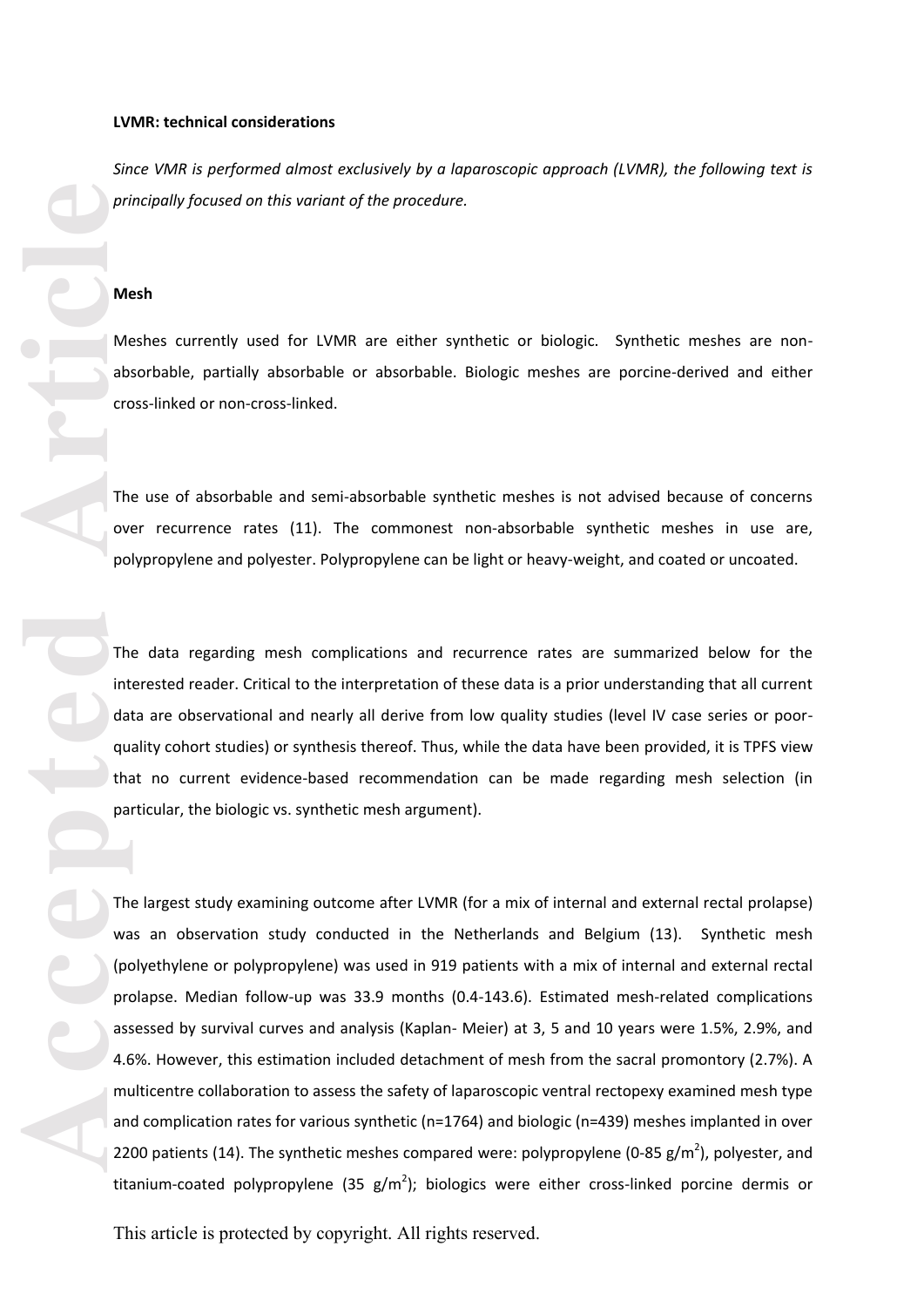uncross -linked porcine intestinal submucosa. The synthetic erosion rate was 2.4% (mean FU 38 months [0 -162]), and the biologic erosion rate was 0.7% (mean FU 26 months [0 -68]). Kaplan -Meier estimates of erosion probability at 1, 2 and 5 years for synthetic mesh were 0.4%, 1.1%, and 2.3%. For biologic they were 0.5%, 0.7%, and 0.7%. There was no statistical difference between synthetics or biologics. However, no patients with a biologic complication required major surgical intervention compared with 40% of synthetic mesh complications. Polyester mesh was associated with a statistically -significant increase risk of erosion compared to the other mesh types.

These low rates of complications are similar to a recent systematic review comparing synthetic and biologic meshes (14). In this study, the synthetic mesh erosion rate was 1.87% (66/3517) and the biologic was 0.22% (1/439).

As part of the National Institute of Health Research (£2M) funded Constipation treatment pathway program of studies (CapaCITY), a systematic review of surgical treatments for constipation has been recently conducted for 5 main procedure approaches. One of these 5 methodologically -robust reviews addressed outcomes of forms of rectal suspension procedures (rectopexy) with LVMR being one of the main procedures considered (predominant available data). Following data synthesis of 18 eligible studies, mesh-related complications were 0.5% (0-3.9%)(16) at a median follow up of 25 months.

The above data compare highly favourably with erosion rates following sacrocolpopexy. In a systematic review these were 0 -21% (17), and in the CARE trial (9), Kaplan -Meier estimate at 7 years was 10.5% (95% CI 6.8% to 16.1%). Published evidence suggests that LVMR has far less mesh -related morbidity compared with sacrocolpopexy.

## **Sutures**

It has been postulated that some mesh-related morbidity is related to suture type. A historical cohort study compared suture type in sacrocolpopexy and mesh/suture complications (18). Patients all had polypropylene mesh implanted. Erosion rates were 3.7% for polyester (ethibond) sutures (6/161) and 0% for polydioxanone sulphate (PDS) sutures (0/254). A consensus statement expressed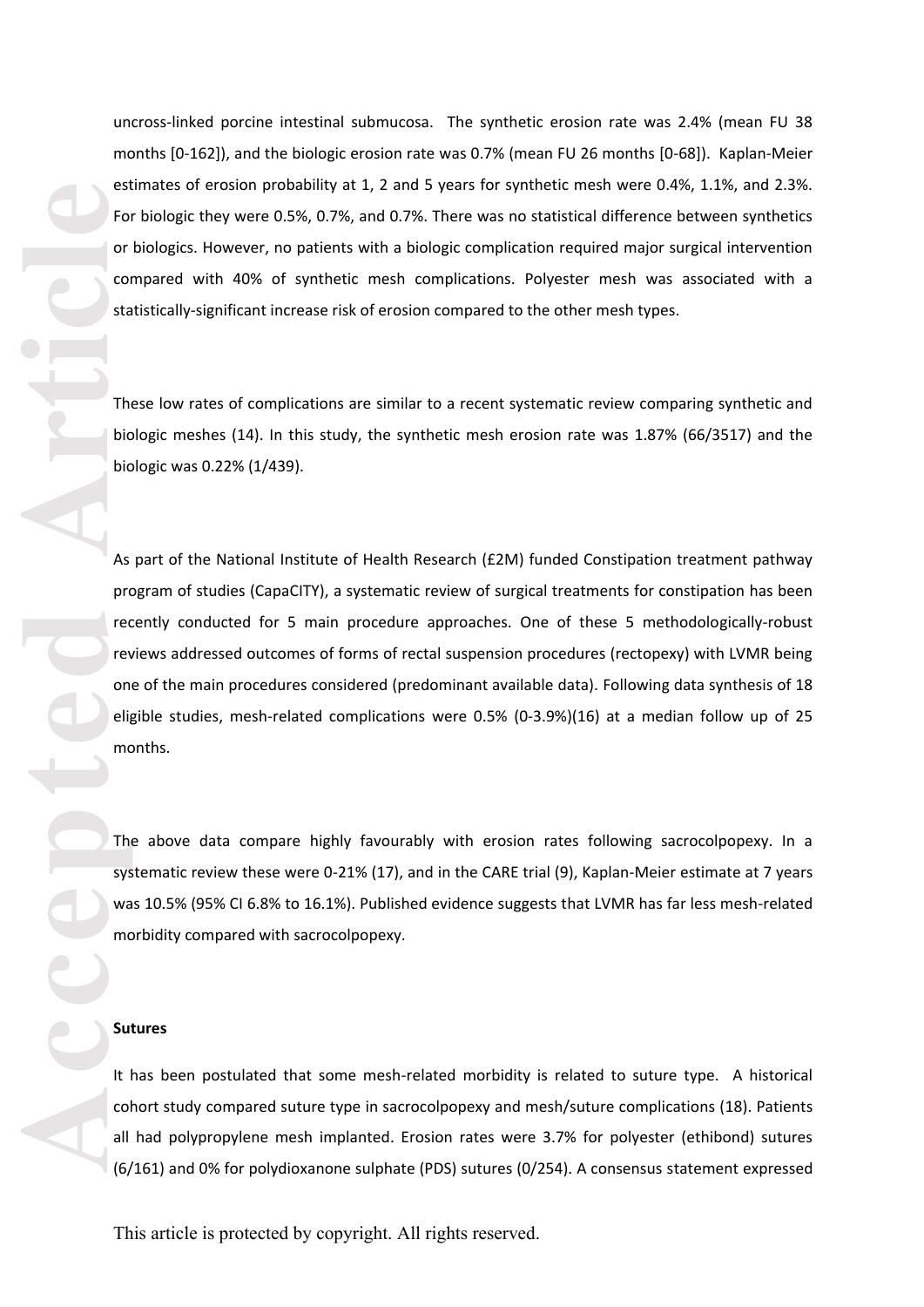a view that vaginal sutures for LVMR should be PDS (for any mesh type) and that rectal sutures should be PDS if synthetic mesh is used (11). In an effort to avoid sutures altogether, two centres have promoted the use of synthetic mesh with tissue glue (cyanoacrylate or synthetic hydrogel) to secure mesh to the rectum (19, 20). Results appear encouraging and these warrant further research.

#### **Consent**

Regarding consent for LVMR, it is imperative the operating surgeon explains that a mesh will be used and warns the patient of potential complications. Ideally risk should be based upon the surgeon's own data (a further argument for unit data submission) however registry and systematic review data are also acceptable. On the basis of the latter (and uncertainty due to poor data quality and study design) it is reasonable to quote an overall mesh complication rate of 2.5% based on worst -case scenario. These figures will potentially be higher for re -do surgery. Patients should also be warned of the rare risks of discitis from fixation to the sacral promontory. TPFS is producing an enhanced LVMR consent form together with patient information documentation. This will also integrate patient's views on language based on a national meeting (Birmingham June 2017).

#### **Efficacy of LVMR**

**Excess the conduct of the conduct of the conduct of the conduct of the conduct of the conduct of the conduct of the conduct of the conduct of the conduct of the conduct of the conduct of the conduct of the conduct of the** Evidence for efficacy for LVMR either for ERP or ODS/IRP is of poor quality. Excepting one study, there are no randomized trials examining outcome for LVMR. This small RCT was a double -blind, randomized, single centre study comparing laparoscopic posterior suture rectopexy (n=37) with LVMR using polypropylene mesh (n=38) for patients with ERP (21). The primary outcome was a change in the ODS score at 12 months. Both procedures resulted in significant reductions in the ODS score (mean 2.18 [95% CI -0.14 to 4.49]) with no significant difference in effect size between groups. There was no significant difference in recurrence rates (suture 5%, LVMR 0% ), and no mesh related morbidity. A further trial is seeking NIHR funding to address which is the superior procedure with validated PROMs and scoring systems, and longer follow -up (for recurrence and mesh morbidity).

Observational data include a variety of cohort designs of varying quality (mostly level IV evidence). The study with the longest follow-up by D'Hoore (13), included 919 patients with ODS (n=677)\_(with IRP and/or symptomatic rectocele) and patients with ERP (n=242). Improvement in faecal incontinence was seen in 80% of all patients and improvement in ODS scores in 74% of those with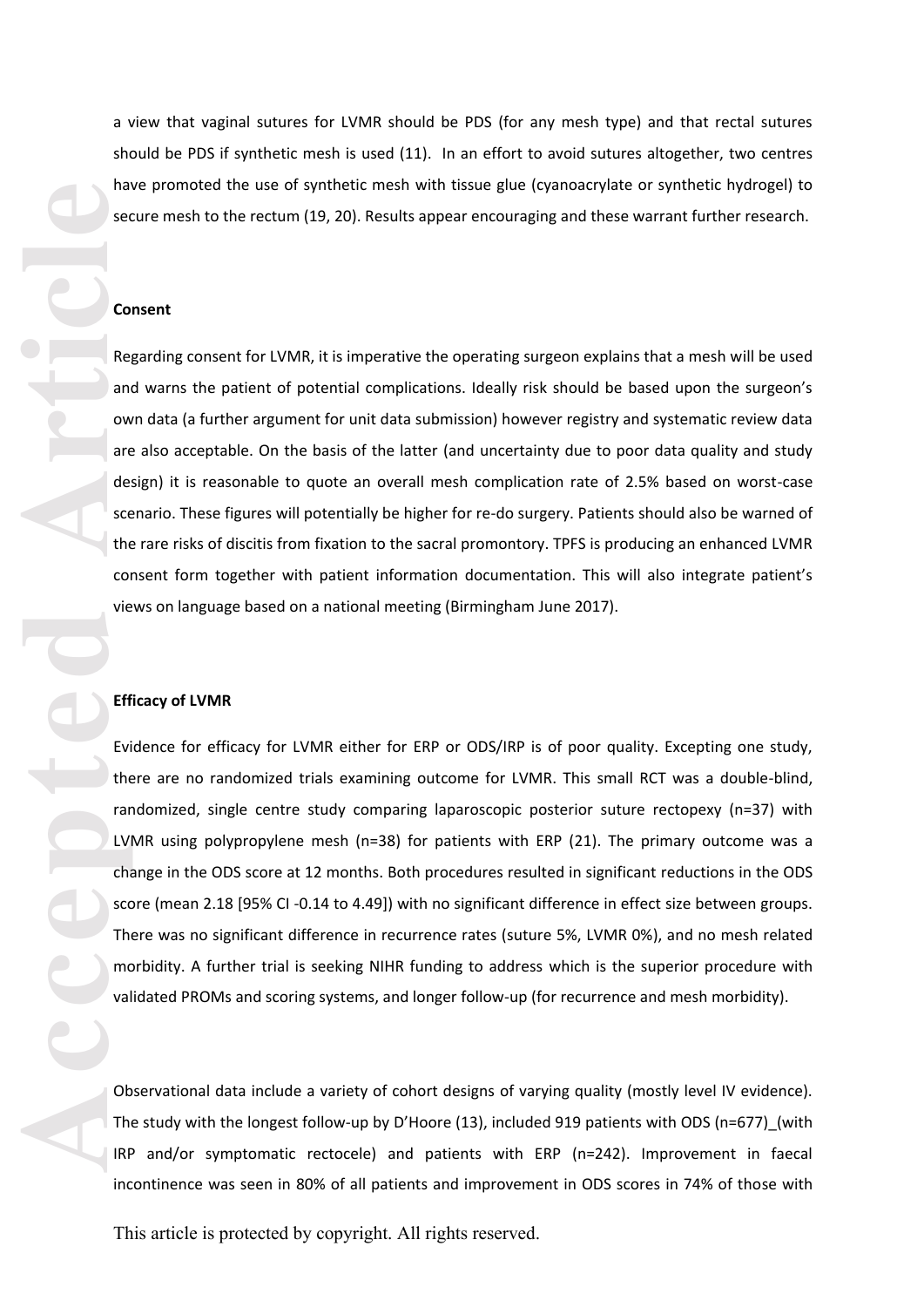ODS, and 61% of those with ERP. Estimated overall prolapse recurrence rates estimated by Kaplan - Meier at 3, 5, and 10 years were 7%, 10.7%, and 14.3%. The recently conducted systematic review conducted as part of the NIHR CapaCITY program provides the following synthesized data estimates and graded practice recommendations:

- For rectal suspension procedures performed for ODS (the majority being LVMR), global satisfaction was 83% (74 -91%) (level of evidence IV, graded practice recommendation C)(16). For LVMR, there was an 86% improvement in constipation (level of evidence IV, graded practice recommendation C). Data were predominately derived from level IV observational studies and it is known that observational bias can affect results.
- There were no data comparing efficacy of biologic versus synthetic mesh use in LVMR, and any outcome data for biologic mesh is short -term only.

## **Proficiency**

**Accepted Accepted Article**<br> **Accepted Accepted**<br> **Accepted**<br> **Accepted**<br> **Accepted**<br> **Accepted**<br> **Accepted** There is no doubt that LVMR can be challenging technically. If done incorrectly there is not only a risk to efficacy but also potential for harm. There is undoubtedly a learning curve to achieve proficiency. Although this is difficult to estimate, the adoption of CUSUM curve methodology suggests in terms of operating time this learning curve takes approximately 54 cases before stability is achieved (22). Such numbers are difficult to achieve even in a high volume centre. However, it is possible to reduce the learning curve with robust mentorship and training (23). If a rigorous training programme is undertaken (including theory assessment and simulation), estimates of the learning curve using the same methodology suggest proficiency can be achieved after around 25 -30 cases.

In order to provide this rigorous training, TPFS has been engaged in devising a specific curriculum, developing hands on training courses, providing mentorship and organising regular education events where issues can be discussed in an open forum with experienced surgeons. The Pelvic Floor Society website (24) contains various teaching aids including operative videos. Specific pelvic floor fellowships are encouraged and advertised through this website.

# **Accreditation**

It is essential to identify UK units that have the necessary expertise and infrastructure to deliver high quality including surgical expertise. A recent census identified 67 centres who provide a pelvic floor service (25). In 39% of these centres there was significant infrastructure and support for pelvic floor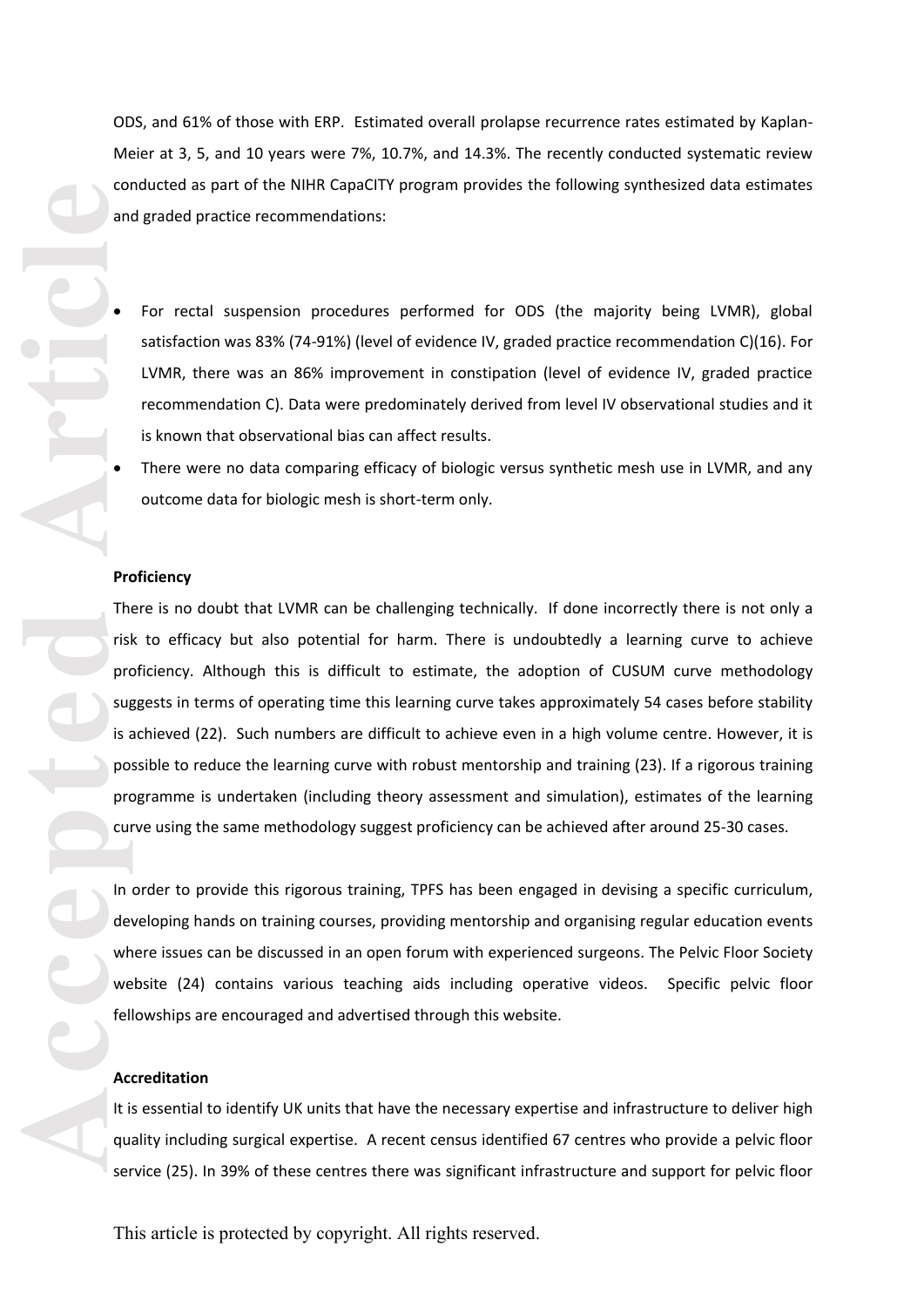me<br> **Accepted**<br>
Malk<br>
per sta<br>
infl lev<br>
ris pel<br>
ind<br>
sur pai<br>
ma<br>
per sta<br>
infl lev<br>
ris pel<br>
infl sur pai<br>
ma<br>
per sta<br>
infl sur pai<br>
ma<br>
Per sta<br>
infl infl<br>
infl<br>
Fel<br>
infl infl<br>
Fel<br>
of time<br>
risk<br>
of time<br>
risk<br>
of t services and the volume of LVMR procedures was high (median 20 per annum). These units were often tertiary referral centres for their region. Other centres had less support but still delivered a median of 12 cases per year. In 13% there was little specific pelvic floor interest but nevertheless a median of 3 procedures occurred per year. Whilst volume does not necessarily equate to optimal outcome (26) it is essential that there is a process to assess all centres whatever their volume of work. Accreditation is one method of assessment. If carried out correctly accreditation not only allows identification of units providing high quality care but introduces a mindset of high performance bringing up below standard units and improving further those who meet the set standards (27). This benefits the patient first and foremost in terms of confidence, choice and influence. However there are also benefits to health professionals in terms of recognition and leverage, to Trusts in terms of quality assurance and to regulators and commissioners in terms of risk reduction and value for money. A part of the accreditation process will be the assessment of a pelvic floor unit's MDT approach. TPFS robustly endorse the MDT approach. As in the Scottish independent review (6) on recommendations for urogynaecology units performing vaginal prolapse surgery, for pelvic floor units performing VMR, there should be patient -centred care with adequate patient choice and shared decision making supported by robust clinical governance arrangements involving a MDT approach. In addition evidence of working in a MDT together with audit and the mandatory recording and reporting of adverse events should be a necessary part of a consultants appraisal and revalidation.

TPFS is in the process of developing a voluntary accreditation process along the lines of that already in practice in Urogynaecology (28).

The need for expertise is nowhere more acute than in the care of patients who have had mesh related complications. Such patients may require very complex surgery with a significant incidence of morbidity. This is also true for surgery for recurrent prolapse. There is evidence that suggests timely and appropriate intervention in these groups can reduce the potential morbidity and allow restoration of normal function (29). TPFS has identified UK units that profess to have this expertise (24) and surgeons are encouraged to refer to these teams early if complications occur.

### **Research and development**

Many surgeons are convinced by the perceived benefits of a LVMR in terms of reduced symptom recurrence and improved functional outcome compared with alternative therapies. The procedure is now the most commonly performed abdominal procedure in the UK for full thickness rectal prolapse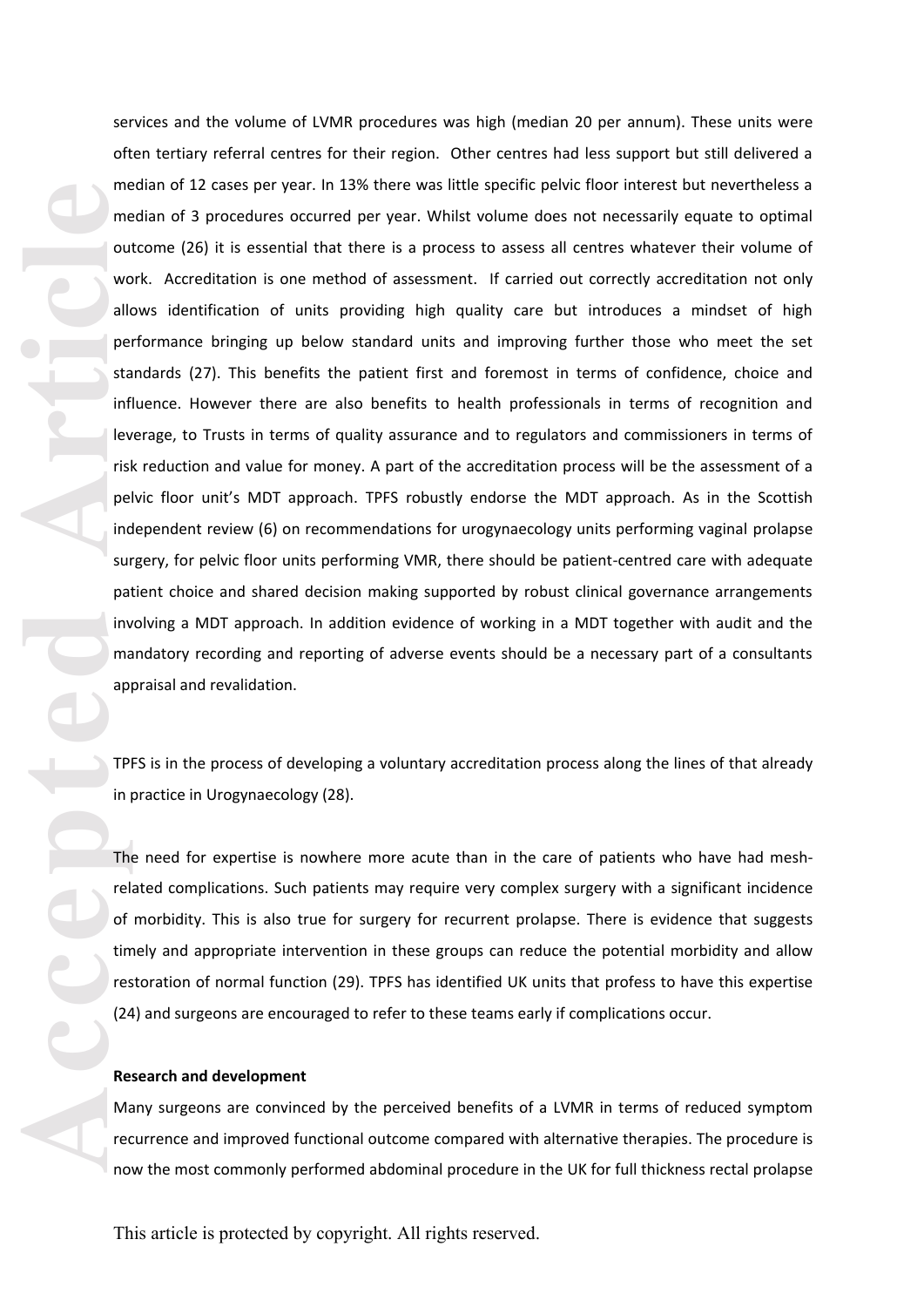(30). Nevertheless, the evidence base remains weak (31, 32, 33). There is a desperate need for high quality UK audit data and research in this area. TPFS has developed and introduced a carefully designed database (33) that will allow assessment of current practice. Data entry is, however, voluntary, but all surgeons that carry out this procedure are encouraged to enter their cases into this database. In addition, any adverse incident involving a mesh should be reported to the MHRA (35).

Regarding research, two relevant UK initiatives merit mention. The first, CapaCiTY 3 (16) is an NIHRfunded randomised trial that will evaluate efficacy for LVMR in patients with ODS using a stepped wedge design. This study is currently recruiting in 8 UK centres. Further research into full thickness rectal prolapse is planned with a grant application submitted based on recent quality evidence from Denmark comparing posterior suture rectopexy with LVMR (21).

Given the current concerns regarding mesh related harm all surgeons that utilise this procedure should be encouraged to offer each and every patient the opportunity to be part of such a trial.

## **Patient Commentary**

**Accession**<br> **Accession**<br> **Accession**<br> **Accession**<br> **Article**<br> **Accession**<br> **Article**<br> **Accession**<br> **Article**<br> **Article**<br> **Article**<br> **Article**<br> **Article**<br> **Article**<br> **Article**<br> **Article**<br> **Article**<br> **Article**<br> **Article**<br> Whilst all surgery is not without risk of complications, a small number of patients have reported distressing symptoms following pelvic surgery where mesh implants have been used. In addition, various international regulatory bodies have disagreed with regard to the risk status of using such implants, as well as a lack of clarity with regard to the extent of risk for each of the different types of operation where mesh is used to treat prolapse of the various different organs which make up the pelvic floor.

Patients should know that where surgery is used to correct external rectal prolapse or troublesome internal prolapse, there is a lower risk of mesh failure than with surgery to correct the weakness of the other pelvic organs where mesh is used. This is because the mesh for the VMR operation is inserted between the rectum and the vagina rather than directly into the vagina.

Patients should be aware that VMR, with which this Statement is concerned, is the best available treatment in the UK to restore normal rectal function. This remains the case until any fresh evidence may arise.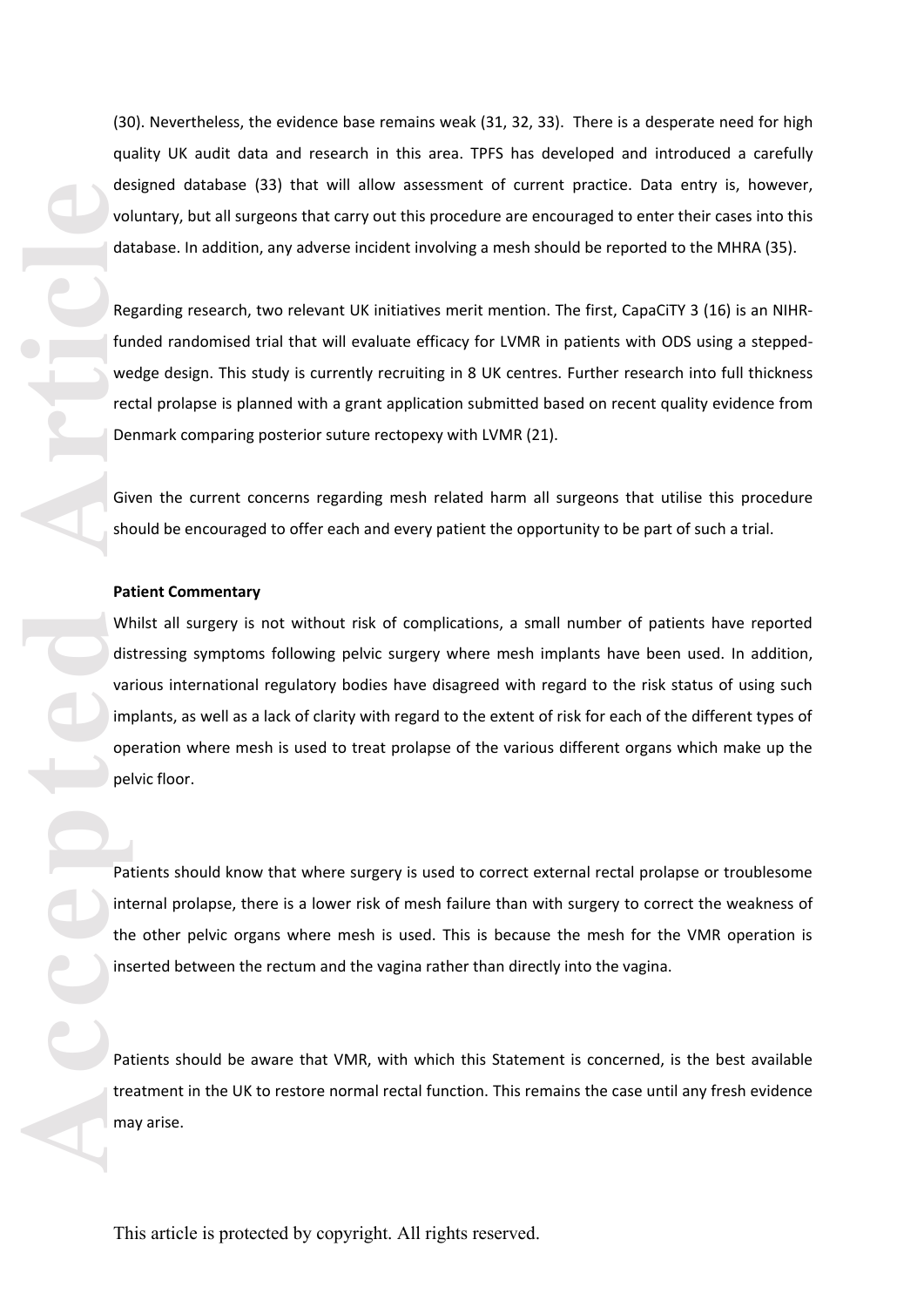Patients present and future can be reassured that all measures are underway to ensure that all aspects of delivering a safer service are being explored and recorded in order to understand why a small number of patients are affected, and what can be done to make this procedure as safe as possible in the future. In this way, it is hoped that an eventual "gold standard" service in VMR will be achieved for patients.

**Accepted Article**<br> **Article**<br> **Article**<br> **Article**<br> **Article**<br> **Article**<br> **Article**<br> **Article**<br> **Article**<br> **Article**<br> **Article**<br> **Article**<br> **Article**<br> **Article**<br> **Article**<br> **Article**<br> **Article**<br> **Article**<br> **Article**<br> **A** New guidelines have been provided to surgeons with greater attention to further training and a database is already underway, which will give information on patient outcomes. The various surgical specialists who deal with pelvic floor problems are working together to pool their expertise to try to understand this complex area of surgery, and to refine surgical techniques. All patients should now benefit from the combined opinions of a range of experts in the pelvic floor when their clinical case is discussed before treatment. Hospital units, which deliver this operation, are to be examined and accredited to ensure the highest standards of care. However, the implementation and on going research will take some time, but every effort is being made to improve greater understanding of this area of surgery and therefore how to minimise complications.

Importantly, measures are now being taken to prepare improved patient information to help patients in the discussion they have with their surgeon with regard to weighing up the risks of treatment against the benefits of a potential return to improved rectal function, where other treatments have failed. Patients may wish to explore with their surgeon their individual risk profile, with an understanding of the type and extent of the prolapse for which treatment is sought, and to ensure that they are also fully prepared for the slim chance of complications.

# **REFERENCES**

- 1. Tiernan J, Cook A, Geh I, George B, Magill L, Northover J, Verjee A, Wheeler J, Fearnhead N. Use of a modified Delphi approach to develop research priorities for the association of coloproctology of Great Britain and Ireland. Colorectal Dis. 2014 Dec;16(12):965 -70.
	- 2. Loygue J, Huguier M, Malafosse M, Biotois H. Complete prolapse of the rectum. A report on 140 cases treated by rectopexy. Br J Surg.1971 Nov;58(11):847 -8.
- 3 . D'Hoore A, Cadoni R, Penninckx F. Long-term outcome of laparoscopic ventral rectopexy for total rectal prolapse. Br J Surg. 2004 Nov;91(11):1500 -5.
- 4 . https://www.fda.gov/downloads/medicaldevices/safety/alertsandnotices/ucm26276. pdf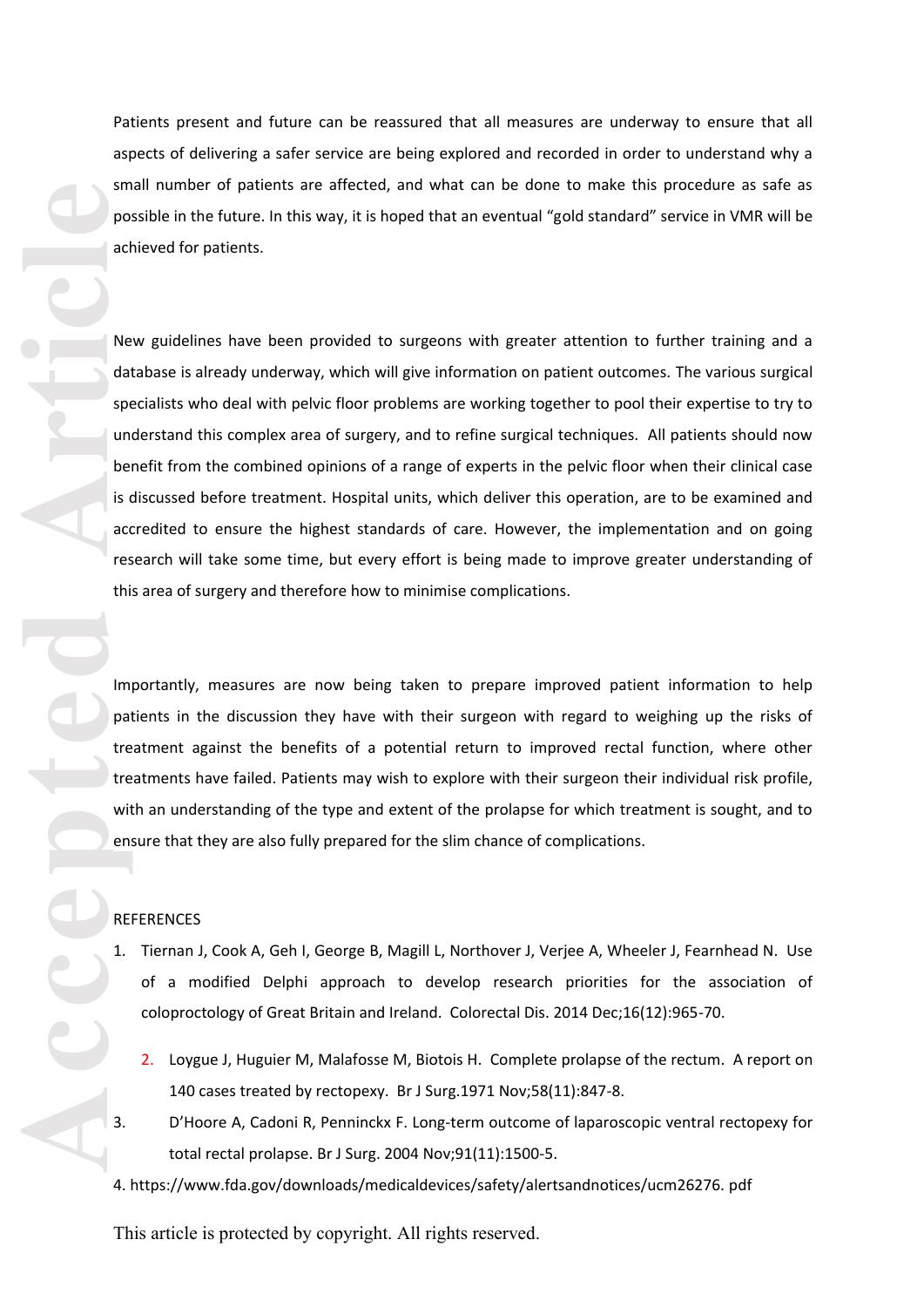- mesh kits. The Royal Australian and New Zealand College of Obstetricians and Gynaecologists; O&G Magazine 2014; 16(1), 2014.
- 6 . The Scottish Independent Review of the Use, Safety and Efficacy of Transvaginal Mesh Implants in the Treatment of Stress Urinary Incontinence and Pelvic Organ Prolapse in Women: Final Report www.gov.scot/Publications/2017/03/3336 .

7 . *ec.europa.eu/health/scientific\_committees/emerging/docs/scenihr\_o\_049.pdf*

- 8 .https://ec.europa.eu/health/sites/health/files/scientific\_committees/emerging/docs/scenihr o 049.pdf
- 9. . Maher C, Feiner B, Baessler K,Christmann -Schmid C,Haya N, Marjoribanks J. Transvaginal mesh or grafts compared with native tissue repair for vaginal prolapse. Cochrane Database of Systematic Reviews 2016;2: CD012079
- 10 . Nygaard I, Brubaker L, Zyczynski HM et al. Long-term outcomes following abdominal sacrocolpopexy for pelvic organ prolapse. JAMA 2013 May;309(19):2016 -24.
- 5. Daly Frazer Moscline and Fall, reserved. The troubled history of transvaginal mesh consideration simulation and New Zealand College of Obsetticians and Cytoscoologists, O&G Maguine 2014, 16(1), 2014.<br>
The South Independ 11 . Mercer -Jones MA, D'Hoore A, Dixon AR, Lehur P, Lindsey I, Mellgren A, Stevenson AR.Consensus on ventral rectopexy: report of a panel of experts. Colorectal Dis. 2014 Feb;16(2):82 -8.
- 12 . Hainsworth AJ, Schizas AM, Brown S, Williams AB.The future of pelvic floor services in the UK . Colorectal Dis. 2016 Nov;18(11):1087 -1093.
- 13 Consten EC, van Iersel JJ, Verheijen PM, Broeders IA, Wolthuis AM, D'Hoore A. Long-term Outcome After Laparoscopic Ventral Mesh Rectopexy: An Observational Study of 919 Consecutive Patients. Ann Surg. 2015 Nov;262(5):742 - 7
- 14. Evans C, Stevenson AR, Sileri P, Mercer -Jones MA, Dixon AR, Cunningham C, Jones OM, Lindsey I. A Multicenter Collaboration to Assess the Safety of Laparoscopic Ventral Rectopexy. Dis Colon Rectum. 2015 Aug;58(8):799 -807
- **Accepted Article** 12 15. Balla A, Quaresima S, Smolarek S, Shalaby M, Missori G, Sileri P. Synthetic versus biologic mesh-related erosion after ventral mesh rectopexy. A systematic review. Ann Coloproctol 2017 April;33(2):46 -51.
	- 16. Brown SR, Grossi U, Lacy -Colson J, Mercer -Jones M, Mason J, Knowles CH. SURGERY FOR CONSTIPATION: SYSTEMATIC REVIEW AND PRACTICE RECOMMENDATIONS. RESULTS II: HITCHING PROCEDURES FOR THE RECTUM (RECTAL SUSPENSION) In Press Colorect Dis 2017.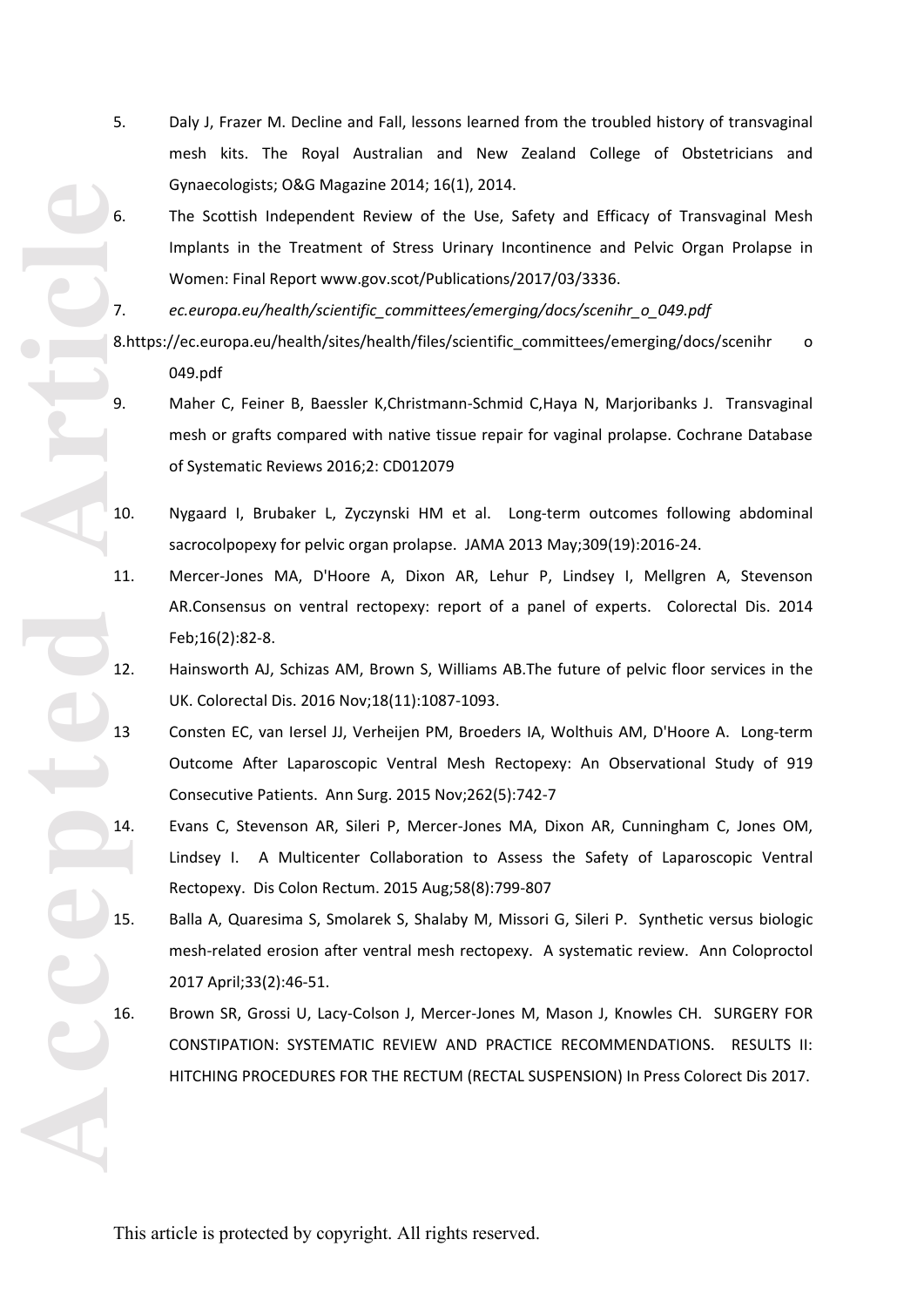- 17. Jia X, Glazener C, Mowatt G, Jenkinson D, Fraser C, Bain C, Burr J. Systematic review of the efficacy and safety of mesh in surgery for uterine or vaginal vault prolapse. Int Urogynecol J. 2010 Nov;21(21 -22):1413 -31.
- 18. Shepherd JP, Higdon HL 3rd, Stanford EJ, Mattox TF.Effect of suture selection on the rate of suture or mesh erosion and surgery failure in abdominal sacrocolpopexy. Female Pelvic Med Reconstr Surg. 2010 Jul;16(4):229 -33.
- 19. Silveira RK, Domingie S, Kirzin S, de Melo Filho DA, Portier G. Comparative study of safety and efficacy of synthetic surgical glue for mesh fixation in ventral rectopexy. Surg Endosc. 2017 Mar 31. [Epub ahead of print]
- 20. Gravie JF, Magnie C. "Wrap technique": a new operative procedure using a self adhesive prosthesis for laparoscopic ventral rectopexy. Tech Coloproctol 2015 June;19(6):361 -3.
- 21. Lundby L, Iverson LH, Bunzen S, Wara P, Hoyer K, Laurberg S. Bowel function after laparoscopic posterior sutured rectopexy versus ventral mesh rectopexy for rectal prolapse: a double-blind, randomised single-centre study. Lancet Gastroenterol Hepatol. 2016 Dec;1(4):291 -297
- 22. Mackenzie H, Dixon AR.Proficiency gain curve and predictors of outcome for laparoscopic ventral mesh rectopexy. Surgery. 2014 Jul;156(1):158 -67.
- **Accepted Articles Articles 20.**<br> **Accepted Articles Articles 20.**<br> **ARCEPTED ARCEPTED ARCEPTED ARCEPTED ARCEPTED ARCEPTED ARCEPTED ARCEPTED ARCEPTED ARCEPTED ARCEPTED ARCEPTED ARCEPTED AR** 23. Pucher PH, Mayo D, Dixon AR, Clarke A, Lamparelli MJ, Learning curves and surgical outcomes for proctored adoption of laparoscopic ventral mesh rectopexy: cumulative sum curve analysis. Surg Endosc. 2017 Mar;31(3):1421 -1426 .
	- 24. thepelvicfloorsociety.co.uk
	- 25. https://www.acpgbi.org.uk/news/resources -for -coloproctology -20150
	- 26. Faiz O. The volume -outcome relationship in colorectal surgery. Tech Coloproctol. 2014 Oct;18(10):961 -2.
	- 27. Greenfield D, Kellner A, Townsend K, Wilkinson A, Lawrence SA. Health service accreditation reinforces a mindset of high-performance human resource management: lessons from an Australian study. Int J Qual Health Care. 2014 Aug;26(4):372-7
	- 28. http://bsug.org.uk/pages/information/accreditation -of -units/102
	- 29. Badrek -Al Amoudi AH , Greenslade GL, Dixon AR. How to deal with complications after laparoscopic ventral mesh rectopexy: lessons learnt from a tertiary referral centre. Colorectal Dis. 2013 Jun;15(6):707 -12.
	- 30. Gunner CK, Senapati A, Northover JM, Brown SR.Life after PROSPER. What do people do for external rectal prolapse? Colorectal Dis. 2016 Aug;18(8):811 -4.